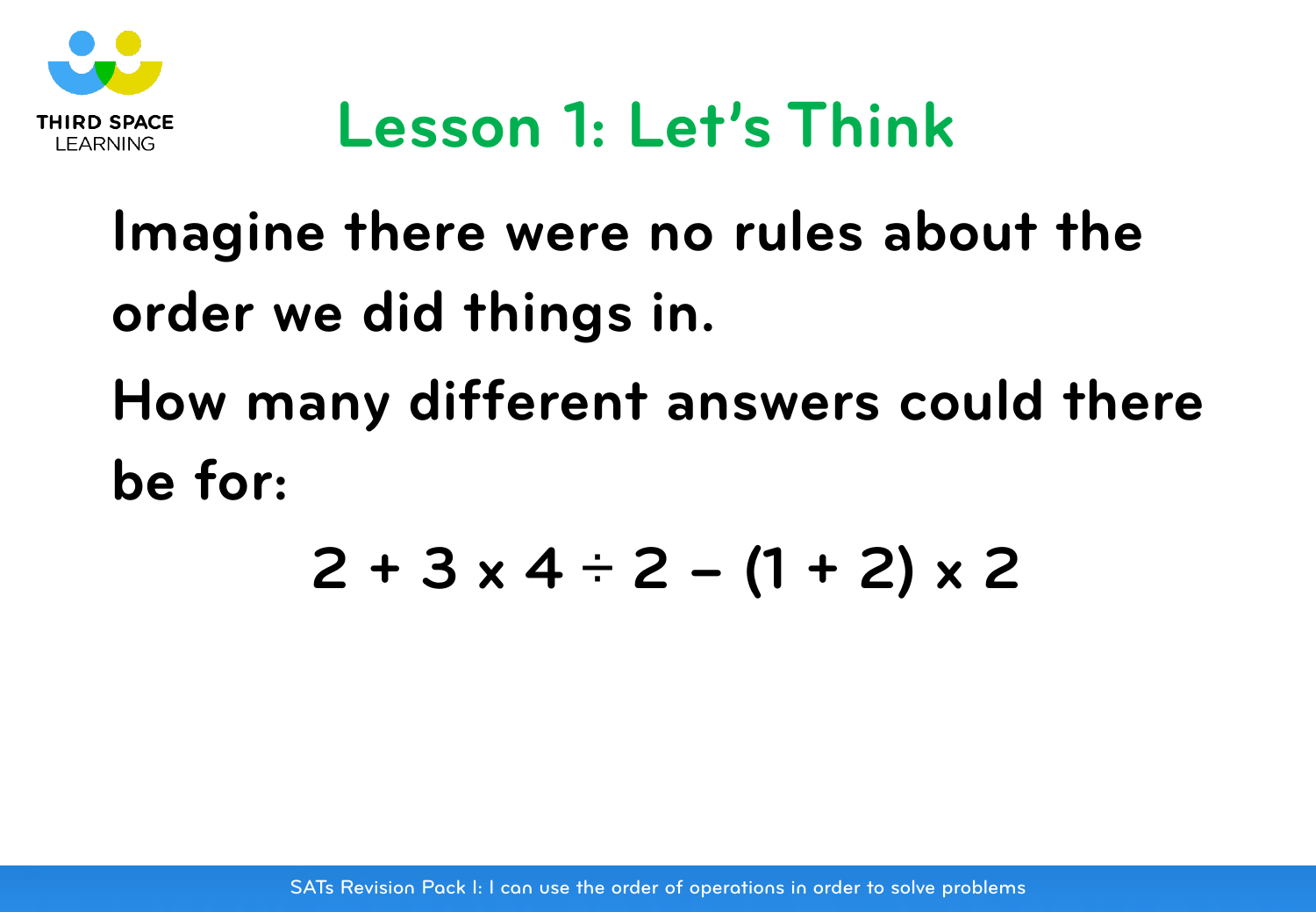

### **Lesson 1: Let's Apply**

**Write < or > or = in the boxes below to make the statements correct.** 

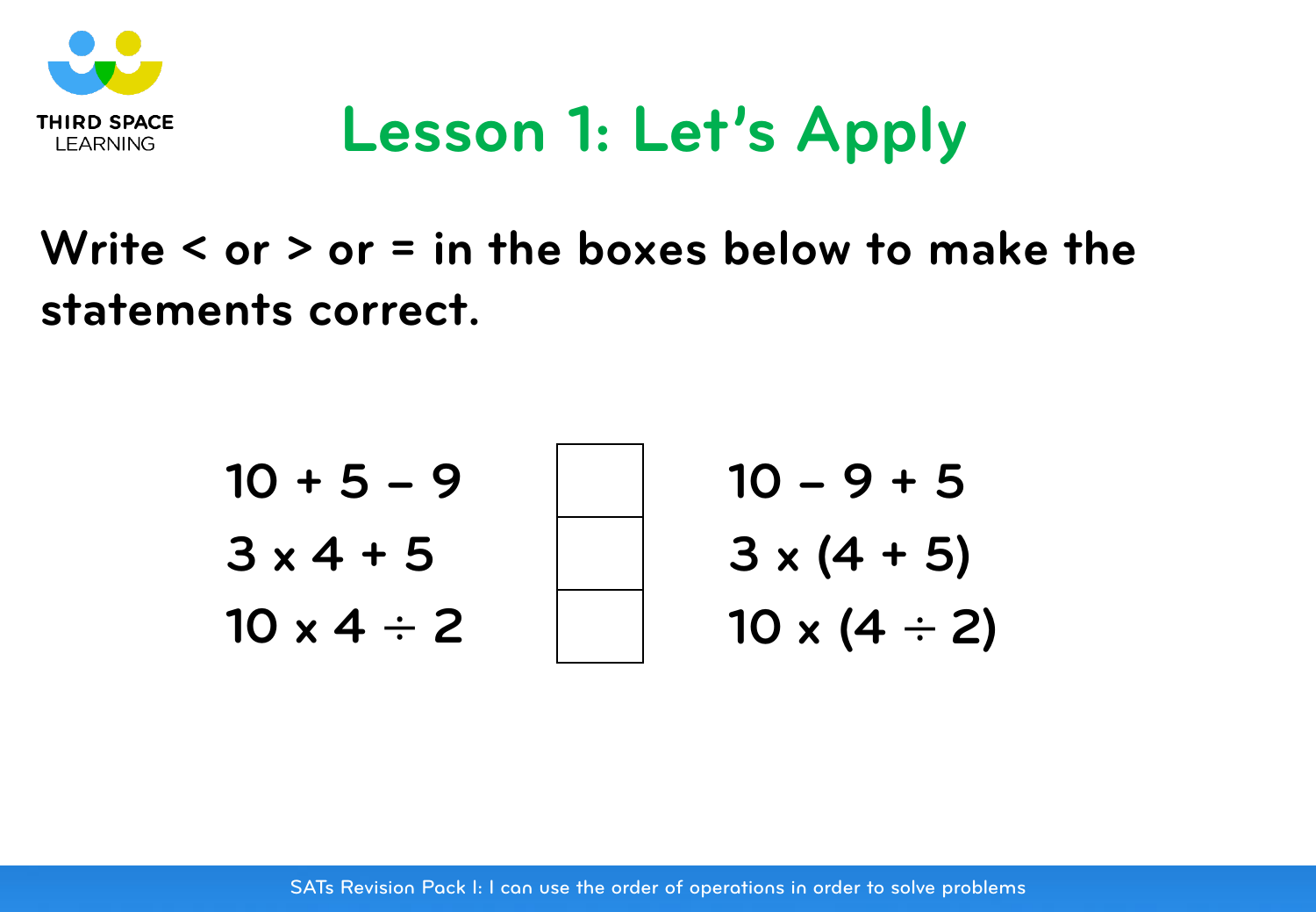

### **Lesson 2: Let's Think**

- **Place a pair of brackets ( ) in the equation below.**
- **How does the placement of the brackets change your answer? How many possible answers are there?**

$$
3 + 2 \times 4 - 2 = ?
$$